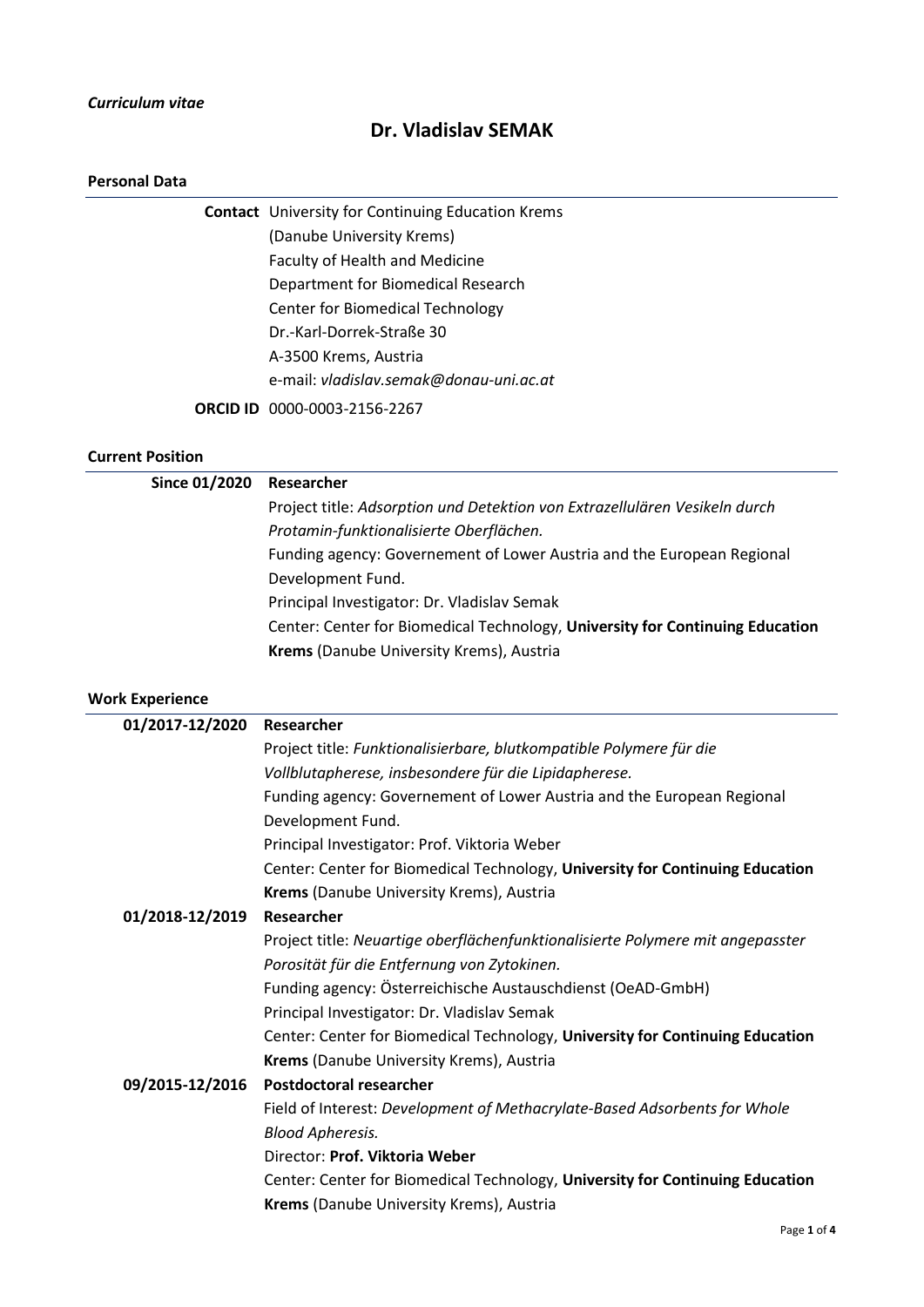|                 | 07/2013-07/2015 Postdoctoral researcher                                        |
|-----------------|--------------------------------------------------------------------------------|
|                 | Field of Interest: Chemical Functionalization of Bio-Ceramics to Enhance       |
|                 | Endothelial Cells Adhesion for Tissue Engineering.                             |
|                 | Director: Prof. Sandrine Gerber                                                |
|                 | Center: Group for Functionalized Biomaterials, Ecole Polytechnique Fédérale de |
|                 | Lausanne (ETH-Lausanne), Switzerland                                           |
| 02/2012-07/2013 | Researcher                                                                     |
|                 | Field of Interest: Zwitterionic Polymers, Encapsulation Methods, Chitosan      |
|                 | Nanoparticles.                                                                 |
|                 | Director: Ing. Igor Lacík, DrSc.                                               |
|                 | Center: Department for Biomaterials Research, Polymer Institute, Slovak        |
|                 | <b>Academy of Sciences, Bratislava, Slovakia</b>                               |
| 2007-2012       | <b>PhD in Organic Chemistry</b>                                                |
|                 | Thesis title: Synthesis of 1S-Ethyl-4-Substituted Quinolizidines and Other     |
|                 | <b>Potentially Bioactive Compounds.</b>                                        |
|                 | Director: Prof. Carmen Escolano, PhD                                           |
|                 | Center: Laboratory of Organic Chemistry, Faculty of Pharmacy, University of    |
|                 | Barcelona, Spain                                                               |
|                 |                                                                                |

## **Education**

|  | 09/2008 Master (MSc.) in Experimental Pharmaceutical Sciences                         |
|--|---------------------------------------------------------------------------------------|
|  | Thesis title: Enantioselective Synthesis of Indolizidine and Quinolizidine Alkaloids. |
|  | Towards the First Enantioselective Synthesis of Quinolizidine Alkaloid (-)-2071.      |
|  | Directors: Prof. Mercedes Amat, PhD and Prof. Carmen Escolano, PhD                    |
|  | Center: Faculty of Pharmacy, University of Barcelona, Spain                           |
|  | 07/2008 Advanced Study Diploma (DEA)                                                  |
|  | Center: Faculty of Pharmacy, University of Barcelona, Spain                           |
|  | 05/2006 Master (Mgr.) in Organic Chemistry                                            |
|  | Thesis title: Synthesis and Reactivity of 2-Hydroxy-1-Tetralones. Chiral Auxiliaries  |
|  | in the Synthesis of $\alpha$ -Amino Acids.                                            |
|  | Director: Doc. M. Sališová, PhD                                                       |
|  | Center: Faculty of Natural Sciences, Comenius University, Bratislava, Slovakia        |
|  | 06/2004 Bachelor (BSc.) in Chemistry                                                  |
|  | Center: Faculty of Natural Sciences, Comenius University, Bratislava, Slovakia        |
|  | 06/2001 Graduation in Medicinal Chemistry                                             |
|  | Center: Secondary School of Industrial Chemistry, Bratislava, Slovakia                |
|  |                                                                                       |
|  |                                                                                       |

# **Fellowships**

| 09/2015 - 05/2016 Ernst Mach Grant provided by OeAD-GmbH (Austria)                        |
|-------------------------------------------------------------------------------------------|
| 2007-2011 FPU fellowship provided by Spanish Ministry of Education                        |
| 06/2010 - 10/2010 FPU-estancia breve fellowship provided by Spanish Ministry of Education |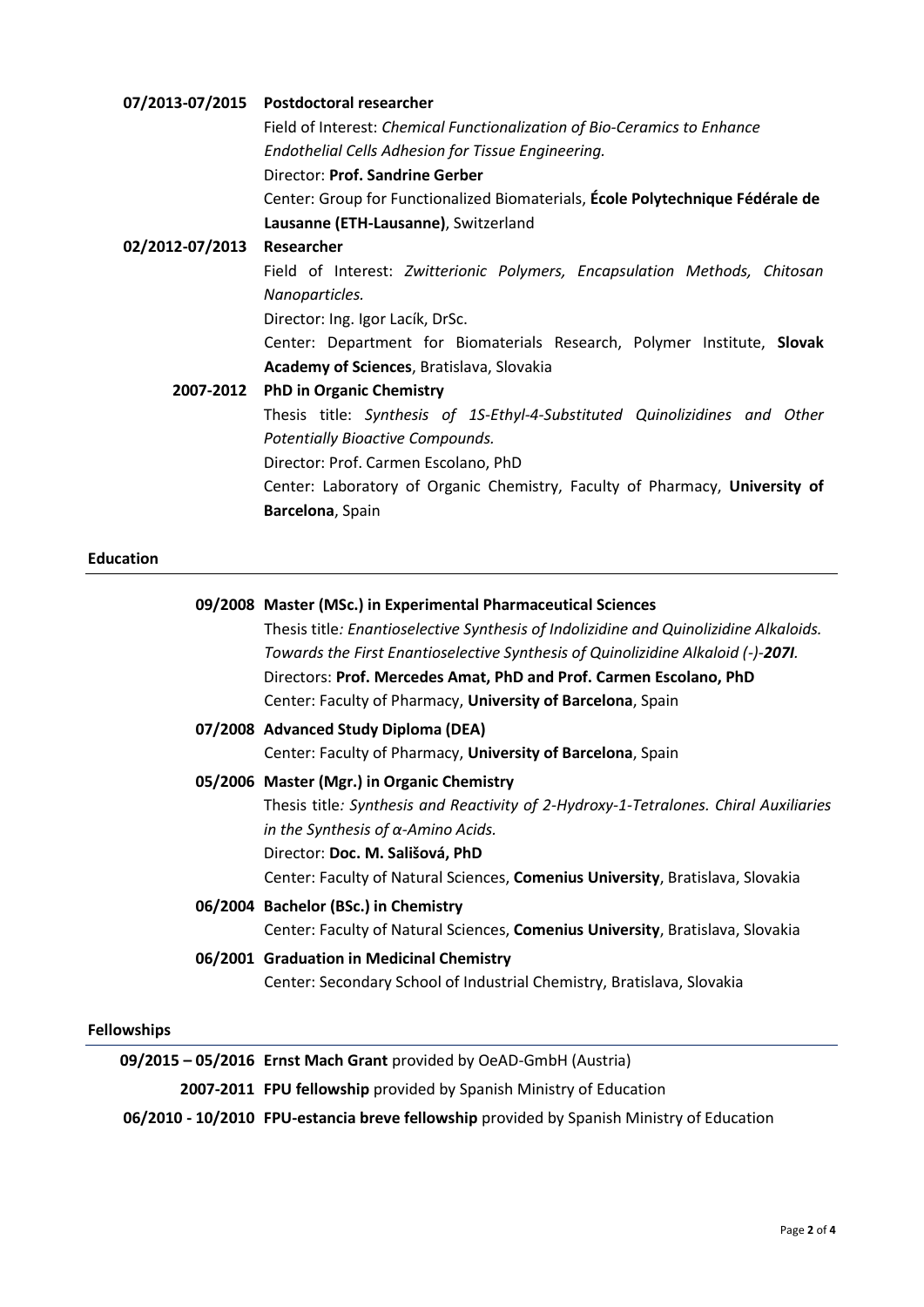**06/2010 - 10/2010** Chemistry Department, **Brock University**, St. Catharines, Ontario, **Canada** Supervisor: **Prof. Tomáš Hudlický, PhD 03/2005 - 07/2005** Faculty of Pharmacy, **University of Barcelona**, Spain Supervisor: **Prof. C. Escolano**; **Prof. M. Amat, PhD** and **Prof. J. Bosch, PhD**

### **Teaching**

- Laboratory Practicum: *Experiments in Organic Chemistry and Pharmacy*, University of Barcelona
- Supervision of master and PhD students

### **Reviewing Activities**

| Carbon                         | Outstanding reviewer since 2018 |
|--------------------------------|---------------------------------|
| Journal of Applied Biomedicine | Outstanding reviewer since 2017 |
| Acta Biomaterialia             | Recognized reviewer since 2019  |
| Polymers                       | Recognized reviewer since 2021  |
| <b>Membranes</b>               | Recognized reviewer since 2021  |
| ÖGMBT Life Science PhD Awards  | Jury member 2020 and 2021       |
|                                |                                 |

### **Selected Memberships**

| European Society for Artificial Organs (ESAO)                             | Since 2021 |
|---------------------------------------------------------------------------|------------|
| Austrian Association of Molecular Life Sciences and Biotechnology (OGMBT) | Since 2020 |
| Slovak Chemical Society (SChS)                                            | Since 2004 |

### **Languages**

| <b>Slovak</b>  | Maternal language |
|----------------|-------------------|
| <b>Russian</b> | Maternal language |
| <b>English</b> | C <sub>1</sub>    |
| <b>Spanish</b> | C1                |
| German         | R1                |

## **Manuscripts**

- 1. **Semak, V.\*;** Eichhorn, T.; Weiss, R.; Weber, V. "*Polyzwitterionic Coating Increases the Blood Compatibility of Hydrophobic Polystyrene-Based Adsorbents for Therapeutic Apheresis*" *Biomacromolecules* **2022**, *submitted*.
- 2. Ebeyer-Masotta, M.; Eichhorn, T.; Weiss, R.; **Semak, V.**; Lauková, L.; Fischer, M. B.; Weber, V. "*Heparin-Functionalized Adsorbents Eliminate Central Effectors of Immunothrombosis, Including Platelet Factor 4, High Mobility Group Box 1 Protein, and Histones*" *Int. J. Mol. Sci.* **2022**, *accepted*.
- 3. George, S. K.; Lauková, L.; Weiss, R.; **Semak, V.**; Fendl, B.; Weiss, V. U.; Steinberger, S.; Allmaier, G.; Tripisciano, C.; Weber, V. "*Comparative Analysis of Platelet‐derived Extracellular Vesicles Using Flow Cytometry and Nanoparticle Tracking Analysis*" *Int. J. Mol. Sci.* **2021**, *22* (8), 3839.
- 4. Ettenauer, J.; **Semak, V.**; Brandl M. *"Synthesis of Fluorescein Aldehydes for the Sensitive Detection of L-Cystein"* **Proceedings 2018**, *2*, 895.
- 5. **Semak, V.**; Fischer, M. B.; Weber, V. *"Biomimetic Principles to Develop Blood Compatible Surfaces" Int.*